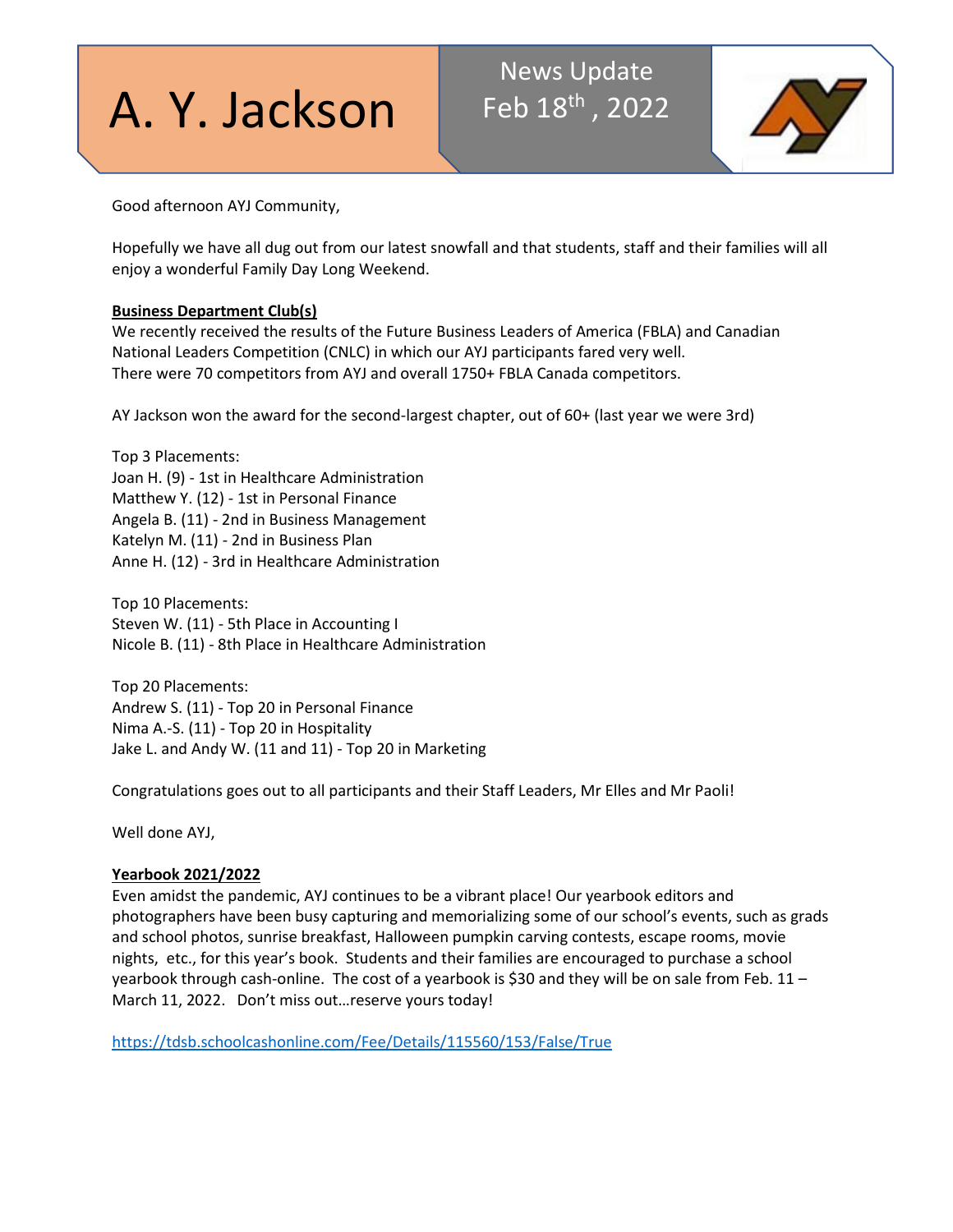#### **Guidance Google Classrooms**

Students are asked to join the appropriate **Guidance Google Classroom** for updates from the Guidance Department throughout the year.

Grade 9 code: b27gbjp Grade 10 code: wctzhxp Grade 11 code: o7im42h Grade 12 code: cvlqkiu

#### **AYJ Late Start Wednesdays**

There will be late starts at AYJ for staff to meet together to address Professional Learning items and to continue/update our school year planning. Please note these dates on your personal calendars.

| <b>AYJ Late Start Wednesdays Dates</b> |                   |
|----------------------------------------|-------------------|
| February 16, 2022                      | February 23, 2022 |
| March 23, 2022                         | March 30, 2022    |
| April 20, 2022                         | April 27, 2022    |
| May 18, 2022                           | May 25, 2022      |
| June 22, 2022                          | June 29, 2022     |

The **schedule** on these **Late Start Wednesdays** is as follows:

| <b>AYJ Late Start Wednesdays Schedule</b> |            |  |
|-------------------------------------------|------------|--|
| 10:00 am $-$ 11:00 pm                     | Course 1   |  |
| 11:05 am $-$ 12:05 pm                     | Course 2   |  |
| 12:05 pm $-$ 12:50 pm                     | LUNCH      |  |
| 12:50 pm $-$ 1:50 pm                      | Course 3/4 |  |
| 1:55 pm $-$ 2:55 pm                       | Course 4/3 |  |

#### **Important Upcoming Dates**

| Monday, February 21st<br>Wednesday, February 23rd<br>Wednesday, March 2nd | Family Day Holiday, School CLOSED, NO CLASSES<br>AYJ Late Start Schedule - student entry begins at 9:45am<br>AYJ School (Parent) Council Mtg, 6pm via Zoom |
|---------------------------------------------------------------------------|------------------------------------------------------------------------------------------------------------------------------------------------------------|
|                                                                           | -details will follow                                                                                                                                       |
| Friday, March 11 <sup>th</sup>                                            | Final day of classes prior to MARCH BREAK                                                                                                                  |
| Mon Mar 14 <sup>th</sup> to Fri Mar 18 <sup>th</sup>                      | <b>MARCH BREAK, School CLOSED, NO CLASSES</b>                                                                                                              |
| Monday, March 21st                                                        | First day of classes post MARCH BREAK                                                                                                                      |